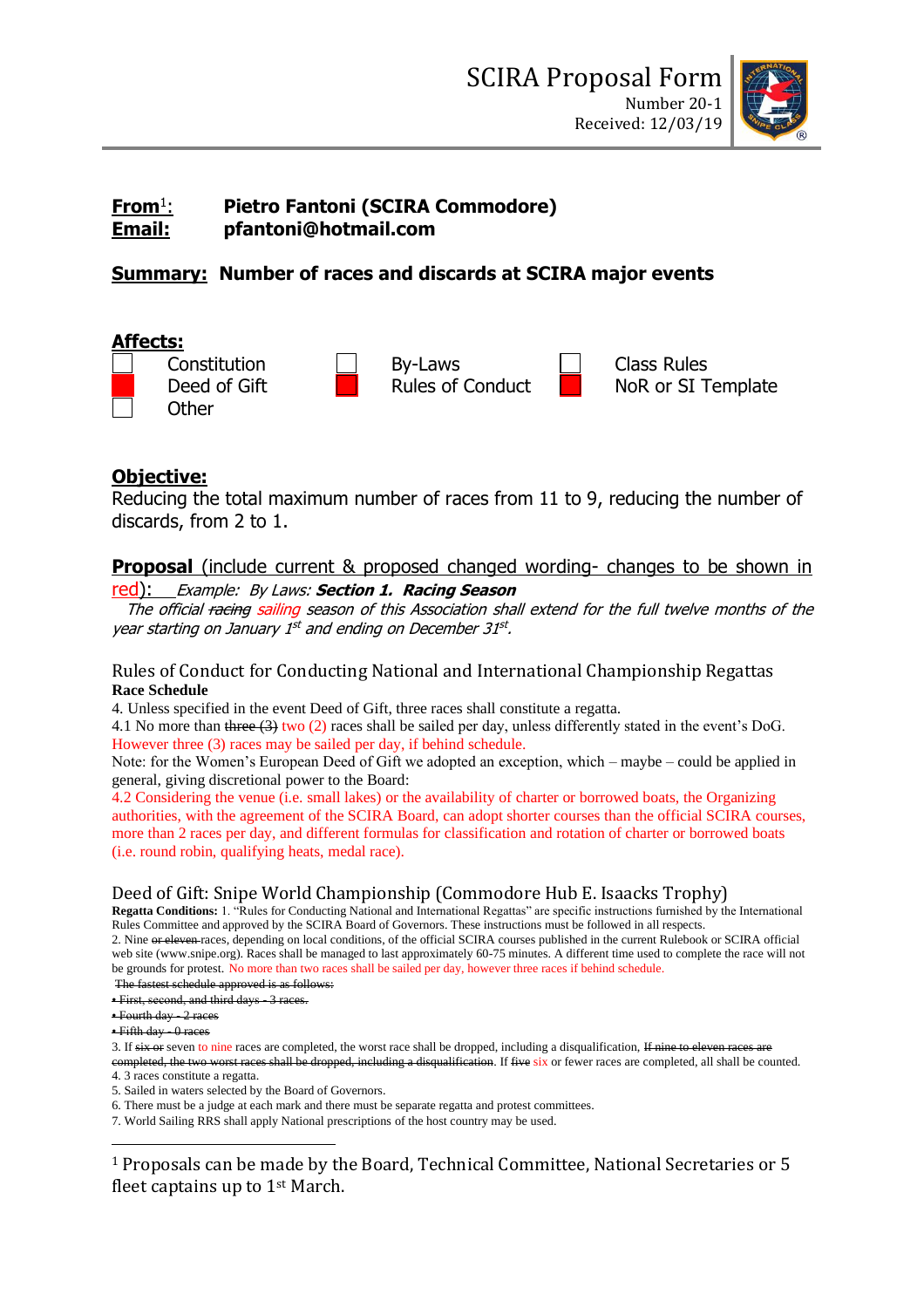

8. All skippers must use their own sails (borrowed sails not permitted). In case of chartered or loaned boat the skipper may use the sail number of his/her own boat and both boats shall be registered to SCIRA for the current year.

9. Skippers may bring their own boats if desired.

10. In case of chartered or loaned boats, the skipper may use the sail number of his/her own boat and both boats shall be registered to SCIRA for the current year.

### Deed of Gift: Junior Snipe World Championship (Vieri Lasinio di Castelvero Trophy)

**Regatta Conditions**: Held every two years in odd numbered years in waters selected by the Board of Governors, using "Rules for Conducting National and International Regattas" as furnished by the International Rules Committee and approved by the SCIRA Board of Governors

1. Nine or eleven races, depending on local conditions, of the official SCIRA courses published in the current Rulebook or SCIRA official website (www.snipe.org). Races shall be managed to last approximately 60-75 minutes. A different time used to complete the race will not be grounds for protest.. No more than two races shall be sailed per day, however three races if behind schedule.

2. If 9 seven to nine  $11$  races are completed, the two worst races shall be excluded, including a disqualification. If 6 to 8  $\mu$ completed, the worst race shall be excluded, including a disqualification. If six 5 or fewer races are completed, all shall be counted. Three races shall constitute a regatta.

3. There must be separate regatta and protest committees and a judge at each mark.

4. Competitors may use their own boats. The Fleet organizing the event shall provide to juniors not bringing their own boats of good quality and competitiveness that shall be chartered for an amount not exceeding US\$500.00, insurance inclusive. The boats provided shall be of hull #29000 or higher. A committee composed of the Commodore, National Secretary of the host country, a qualified SCIRA representative from the opposing hemisphere, and others to be designated by the Commodore shall be assigned to review and approve the boats. At least two extra boats will be provided at the regatta site to allow for beyond prompt repair of a breakdown and replacement.

5. The country holding the regatta is obliged to offer lodging and food to the first crew of each country, National Secretaries and SCIRA authorities, and if possible to the second crew. Lodging to be in private homes, if possible.

# Deed of Gift: Women's Snipe World Championship (Roy Yamaguchi Memorial Trophy)

**Regatta Conditions**: "Rules for Conducting National and International Championship Regattas"

1. Held every 2 years in even numbered years.

2. Nine or eleven races, depending on local conditions, of the official SCIRA courses published in the current Rulebook or SCIRA official web site (www.snipe.org). Races shall be managed to last approximately 60-75 minutes. A different time used to complete the race will not be grounds for protest. No more than two races shall be sailed per day, however three races if behind schedule.

3. Three races shall constitute a regatta.

4. No races to be started if wind velocity exceeds 18 knots prior to preparatory signal.

5. The regatta venue shall be approved at a National Secretaries meeting

6. Skippers may choose to use their own boats. However, the regatta-organizing country shall attempt to provide boats for those who represent countries where shipping their boats is difficult.

#### Note: revision by agreement between donor and SCIRA

### Deed of Gift: Snipe European Championship

**Regatta Conditions**: "Rules for Conducting National and International Championship Regattas" are specific instructions furnished by the International Rules Committee and approved by the SCIRA Board of Governors. These instructions must be followed in all respects. 1. Nine or eleven races, depending on local conditions, of the official SCIRA courses published in the current Rulebook or SCIRA official website (www.snipe.org). Races shall be managed to last approximately 60-75 minutes. A different time used to complete the race will not be grounds for protest. No more than two races shall be sailed per day, however three races if behind schedule.

2. The fastest schedule approved is as follows:

First, second, and third days 3 races

# Fourth day 2 races

Fifth day 0 races

A longer schedule giving more opportunity to make up lost races is recommended.

3. 2. If 6 to 8 races are completed, the worst race shall be excluded, including a disqualification. If 9 to 11 races are completed, the worst races shall be excluded, including a disqualification. If 5 or fewer races are completed, all shall be counted. Three races shall constitute a regatta. In case of ties refer to current SCIRA scoring rules. If seven to nine races are completed, the worst race shall be dropped, including a disqualification,. If six or fewer races are completed, all shall be counted.

3. Three races constitute a regatta.

4. The Championship shall be sailed in waters selected by European National Secretaries

5. There must be a judge at each mark and there must be separate regatta and protest committees.

- 6 The World Sailing RRS shall be used.
- 7. All skippers must use their own sails (borrowed sails not permitted).

8. The country holding the regatta must furnish an adequate number of good boats to the skippers who are not in a position to bring their own boats.

9. The hosting organization, one year prior to the regatta, must send a letter with specific instructions covering all details of the regatta to the European General Secretary assuring them of the organization and compliance with this Deed of Gift. Some countries are not able to accommodate these rules, and the European Board may have discretion of enforcement o the rules depending on the circumstances. 10. The hosting country/organization shall provide lodging to the following, free of charge: to cover the jury members, Measurement chairman, SCIRA Representative and Executive Director

11. Entry fee: maximum of 250 Euros, inclusive of the following social events: Opening ceremonies, one dinner during the Championship, and the prize giving dinner.

#### Deed of Gift: Junior European Championship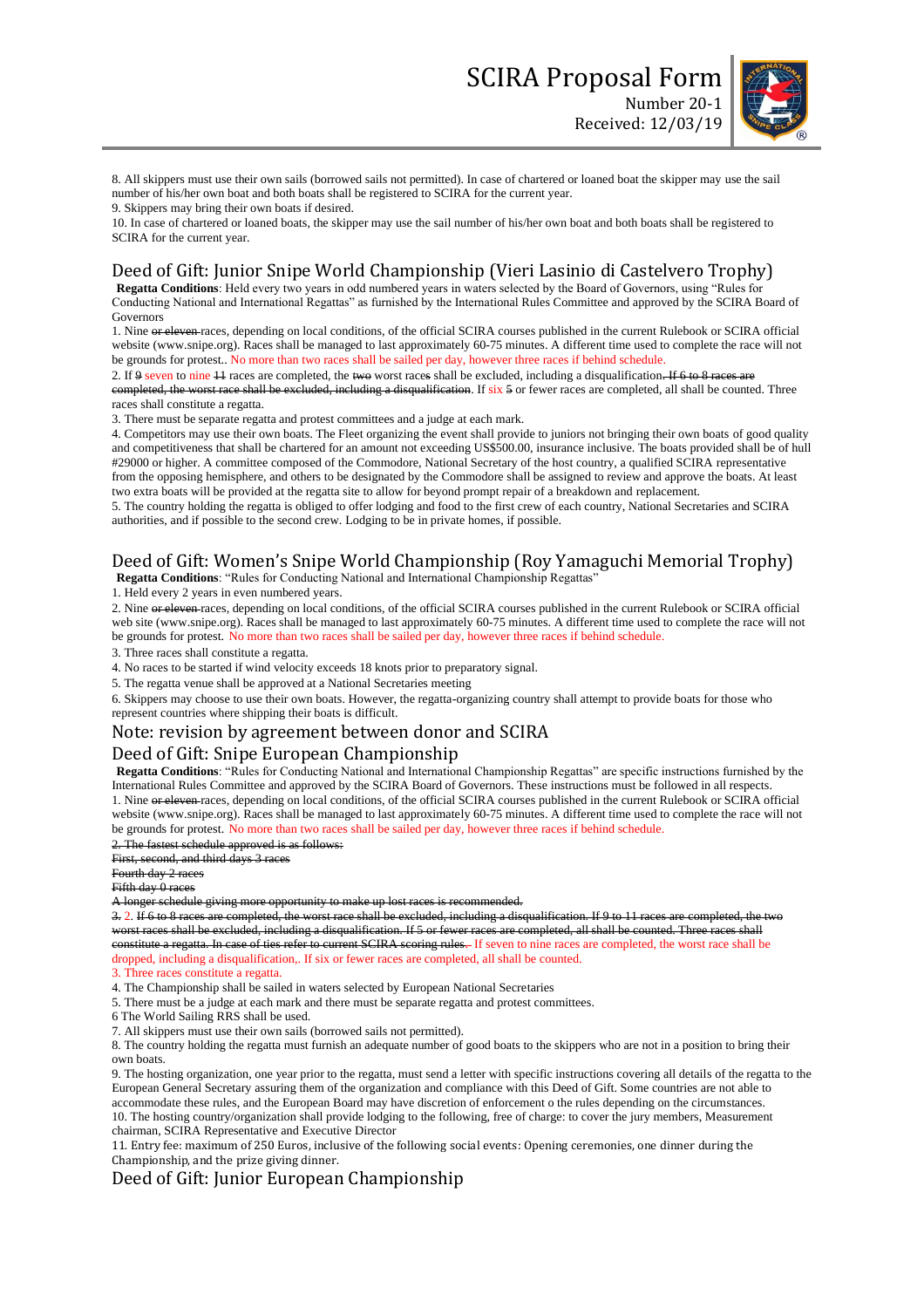Received: 12/03/19



**Regatta Conditions**: 1. Held on alternate years with Junior World Championships in waters selected by National Secretaries of Europe, using "Rules for Conducting National and International Regattas."

2. Nine to eleven races, depending on local conditions, of the official SCIRA courses published in the current Rulebook or SCIRA official web site. Races shall be managed to last approximately 60-75 minutes. A different time used to complete the race will not be grounds for protest. No more than two races shall be sailed per day, however three races if behind schedule. The maximum wind under which a start should be made depends upon water conditions, which will be prevailing. Races may be started in winds up to and including 8 meters per second and a race shall be abandoned if the winds rise 10 meters per second.

3. The fastest schedule approved is as follows:

• • First, second, and third days 3 races

• • Fourth day 2 races

• • Fifth day 0 races

longer schedule giving more opportunity to make up lost races

4. If 6 to 8 races are completed, the worst race shall be excluded, including a disqualification. If 9 to 11 ra races shall be excluded, including a disqualification. If 5 or fewer races are completed, all shall be counted.

5. Three races shall constitute a regatta. In case of ties refer to current SCIRA scoring rules.

3. If seven to nine races are completed, the worst race shall be dropped, including a disqualification,. If six or fewer races are completed, all shall be counted.

4. Three races constitute a regatta.

6 5. 3 countries must be registered to conduct a Championship.

7. 6. A minimum of one team (skipper and crew) and escort (one person) from each country shall be offered lodging and food. 8. 7. No entry fees are chargeable

9. 8. The National Secretary of the sponsoring country shall be the official SCIRA representative

#### Note: owned by SCIRA UK

## Deed of Gift: Snipe Western Hemisphere & Orient Championship (Hayward Western Hemisphere Trophy)

**Regatta Conditions:** "Rules for Conducting National and International Championship Regattas" are specific instructions furnished by the International Technical Committee and approved by the SCIRA Board of Governors. These instructions shall be followed in all respects. 1. Nine or eleven races, depending on local conditions, of the official SCIRA courses published in the current Rulebook or SCIRA official website (www.snipe.org). Races shall be managed to last approximately 60-75 minutes. A different time used to complete the race will not be grounds for protest. No more than two races shall be sailed per day, however three races if behind schedule. 2. The fastest schedule approved is as follows:

• First, second and third days, 2 races

• Fourth day, 2 races

• Fifth day, 2 races

3. The preferred schedule is no more than 2 races per day, but a 3 race day is permissible only to make up missed races; to ensure enough races to constitute a regatta; or to meet the 11 race maximum.

2. If 6 to 8 races are completed, the worst race shall be excluded, including a disqualification. If 9 to 11 races are completed, the two races shall be excluded, including a disqualification. If 5 or fewer races are completed, all shall be counted. If seven to nine races are

completed, the worst race shall be dropped, including a disqualification,. If six or fewer races are completed, all shall be counted. 5 3. Three races shall constitute a regatta.

6. 4. The country holding the regatta shall make available at least two (2) boats for charter to each country participating.

7. 5. All skippers shall use their own sails.

8. 6. A skipper's meeting prior to the races shall be held and special rules, etc. shall be clarified and explained.

### Deed of Gift: Snipe South American Championship

**Regatta Conditions**: "Rules for Conducting National and International Championship Regattas" are specific instructions furnished by the International Rules Committee and approved by the SCIRA Board of Governors. These instructions shall be followed in all respects. 1. Nine or eleven races, depending on local conditions, of the official SCIRA courses published in the current Rulebook or SCIRA official website (www.snipe.org). Races shall be managed to last approximately 60-75 minutes. A different time used to complete the race will not be grounds for protest.

2. There will be a maximum of 3 (three) races each day. No more than two races shall be sailed per day, however three races if behind schedule.

3. If 6 to 8 races are completed, the worst race shall be excluded, including a disqualification, if allowed by the SCIRA Official Scoring System. If 9 to 11 races are completed, the two worst races shall be excluded, including a disqualification, if allowed by the SCIRA Official Scoring System. If 5 or fewer races are completed, all shall be counted. If 6 to 8 races are completed, the worst race shall be excluded, including a disqualification. If 9 to 11 races are completed, the two worst races shall be excluded, including a disqualification. If 5 or fewer races are completed, all shall be counted. If seven to nine races are completed, the worst race shall be dropped, including a disqualification,. If six or fewer races are completed, all shall be counted.

4. Three races shall constitute a regatta. In case of ties refer to current SCIRA scoring rules.

5. The same skipper must sail in all races and can be replaced after the first race only, and then only if the skipper is obviously incapacitated. If a skipper is replaced in this manner, the first race shall be the race excluded. The same crew shall sail in all races except for reasons satisfactory to the Race Committee. All skippers shall use their own sails (borrowed sails are not permitted)

6. There will be a Master and Mixed (men & women crews) South American Championship on Monday and Tuesday prior to the championship.